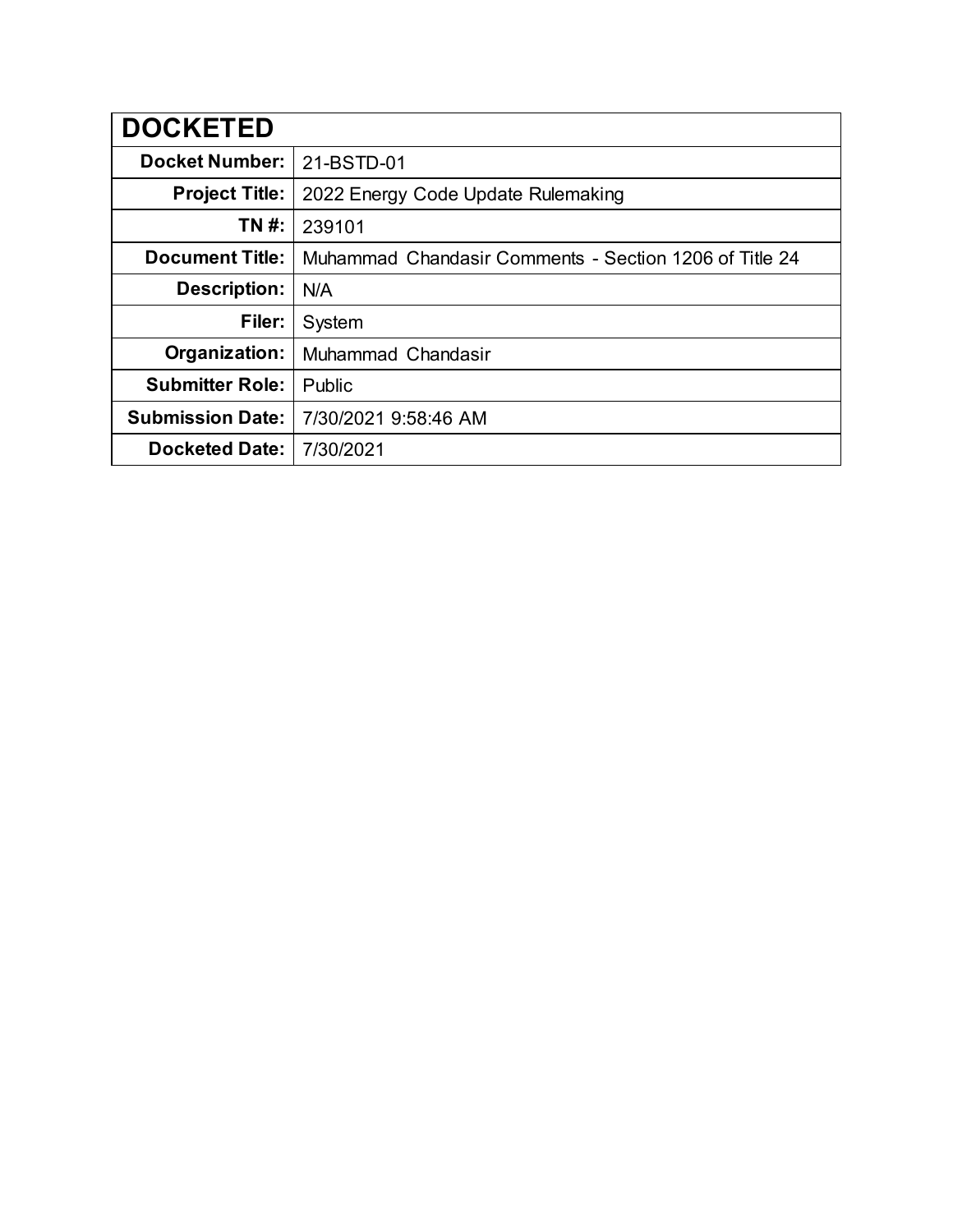Comment Received From: Muhammad Chandasir Submitted On: 7/30/2021 Docket Number: 21-BSTD-01

# Section 1206 of Title 24

Prefer to comments / feedback

Additional submitted attachment is included below.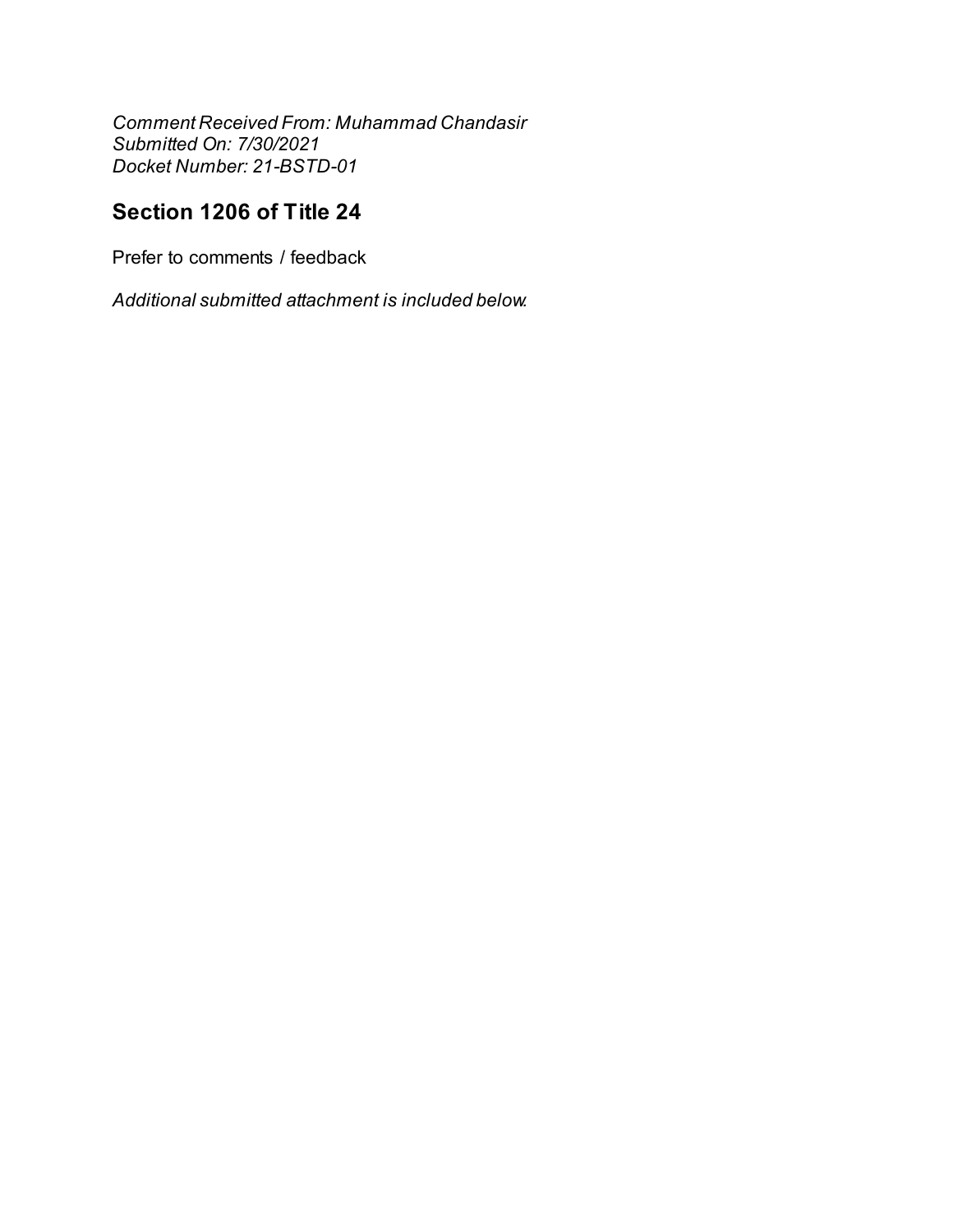# **SECTION 120.6 – MANDATORY REQUIREMENTS FOR COVERED PROCESSES**

Nonresidential, high-rise residential, and hotel/motel buildings shall comply with the applicable requirements of Sections 120.6(a) through 120.6(g).

### (a) **Mandatory Requirementsfor Refrigerated Warehouses**

Refrigerated warehouses that are greater than or equal to 3,000 square feet and refrigerated spaces with a sum total of 3,000 square feet or more that are served by the same refrigeration system shall meet the requirements of Section 120.6(a).

Refrigerated spaces that are less than 3,000 square feet shall meet the requirements of the Appliance Efficiency Regulations for walk-in coolers or freezers contained in the Appliance Efficiency Regulations (California Code of Regulations, Title 20, Sections 1601 through 1608).

1. **Insulation Requirements.** Exterior surfaces of refrigerated warehouses shall be insulated at least to the Rvalues in Table 120.6-A.

| <b>SPACE</b>                                                                                                                                                                                            | <b>SURFACE</b>                                                                | MINIMUM R-VALUE (°F-hr-sf/Btu) |  |  |
|---------------------------------------------------------------------------------------------------------------------------------------------------------------------------------------------------------|-------------------------------------------------------------------------------|--------------------------------|--|--|
| Freezers                                                                                                                                                                                                | Roof/Ceiling                                                                  | $R-40$                         |  |  |
| <b>Freezers</b>                                                                                                                                                                                         | Wall                                                                          | $R-36$                         |  |  |
| <b>Freezers</b>                                                                                                                                                                                         | Floor                                                                         | $R-35$                         |  |  |
| <b>Freezers</b>                                                                                                                                                                                         | Floor with all heating from productive<br>refrigeration capacity <sup>1</sup> | $R-20$                         |  |  |
| Coolers                                                                                                                                                                                                 | Roof/Ceiling                                                                  | $R-28$                         |  |  |
| Coolers                                                                                                                                                                                                 | Wall                                                                          | $R-28$                         |  |  |
| <sup>1</sup> /All underslab heating is provided by a heat exchanger that provides refrigerant subsooling or other means thi<br>productive refrigaration canacity on the accosiated refrigarated system. |                                                                               |                                |  |  |

*Table 120.6-A REFRIGERATED WAREHOUSE INSULATION*

<sup>1</sup>All underslab heating is provided by a heat exchanger that provides refrigerant subcooling or other means that result in productive refrigeration capacity on the associated refrigerated system.

2. **Underslab heating.** Electric resistance heat shall not be used for the purposes of underslab heating.

**EXCEPTION to Section 120.6(a)2:** Underslab heating systems controlled such that the electric resistance heat is thermostatically controlled and disabled during the summer on-peak period defined by the local electric utility.

3. **Evaporators.** New fan-powered evaporators used in coolers and freezers shall conform to the following: A.

Single phase fan motors less than 1 hp and less than 460 Volts in newly installed evaporators shall be electronically commutated motors or shall have a minimum motor efficiency of 70 percent when rated in accordance with NEMA Standard MG 1-2006 at full load rating conditions.

B. Evaporator fans served either by a suction group with multiple compressors, or by a single compressor with variable capacity capability shall be variable speed and the speed shall be controlled in response to space temperature or humidity.

**EXCEPTION 1 to Section 120.6(a)3B**: Addition, alteration or replacement of less than all of the evaporators in an existing refrigerated space that does not have speed-controlled evaporators.

**EXCEPTION 2 to Section 120.6(a)3B:** Coolers within refrigerated warehouses that maintain a Controlled Atmosphere for which a licensed engineer has certified that the types of products stored will require constant operation at 100 percent of the design airflow.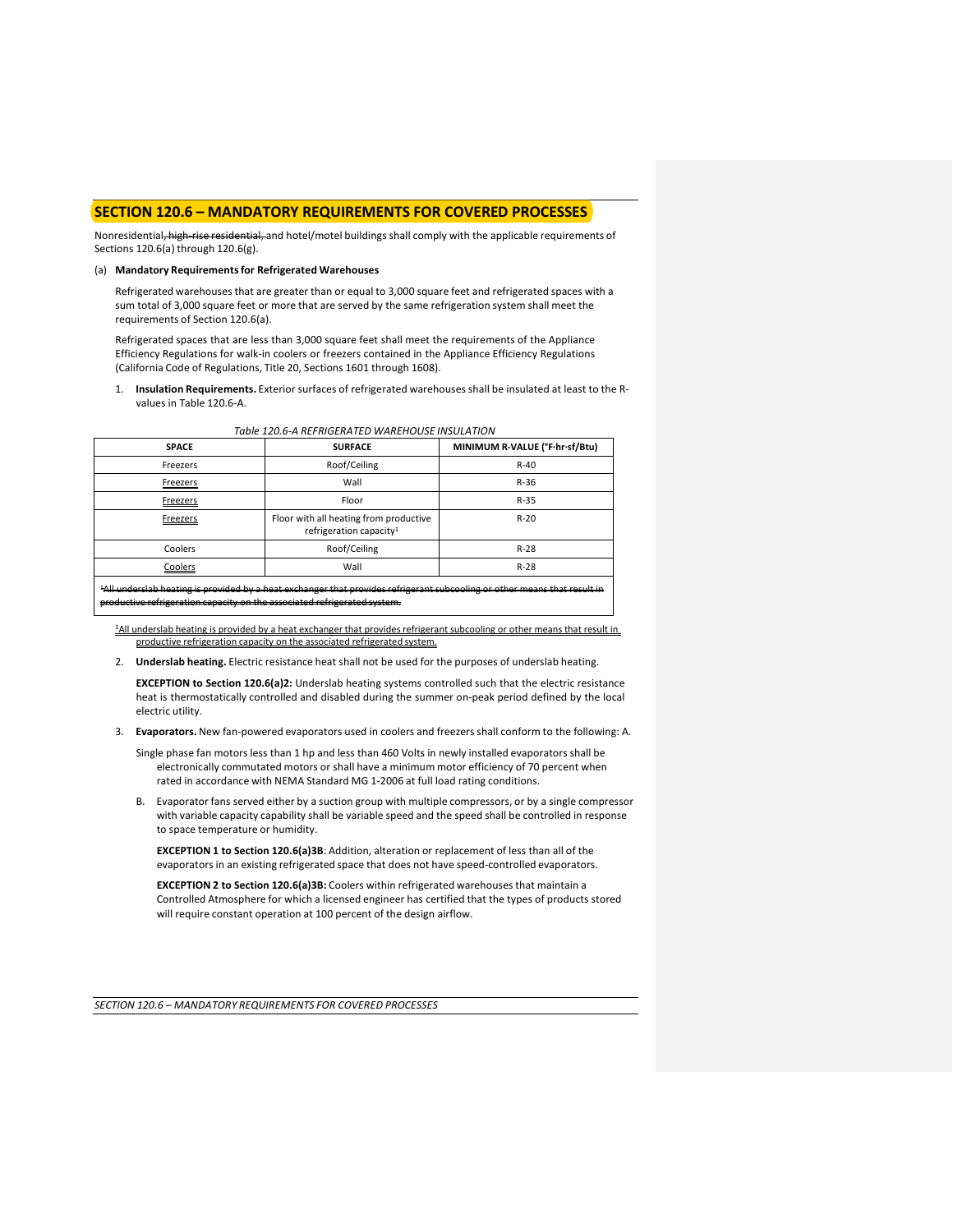**EXCEPTION 3 to Section 120.6(a)3B:** Areas within refrigerated warehouses that are designed solely for the purpose of quick chilling/freezing of products, including but not limited to spaces with design cooling capacities of greater than 240 Btu/hr-ft² (2 tons per 100 ft²).

C. Evaporator fans served by a single compressor that does not have variable capacity shall utilize controls to reduce airflow by at least 40 percent for at least 75 percent of the time when the compressor is not running.

**EXCEPTION to Section 120.6(a)3C:** Areas within refrigerated warehouses that are designed solely for the purpose of quick chilling/freezing of products (space with design cooling capacities of greater than 240 Btu/hr-ft² (2 tons per 100 ft²)).

4. **Condensers.** New fan-powered condensers on new refrigeration systems shall conform to the following:

- A. Design saturated condensing temperaturesfor evaporative-cooled condensers and water-cooled condensers served by fluid coolers or cooling towers shall be less than or equal to:
	- The design wetbulb temperature plus 20°F in locations where the design wetbulb temperature is less than or equal to 76°F;
	- $\overline{a}$ . The design wetbulb temperature plus 19°F in locations where the design wetbulb temperature is between 76°F and 78°F; or
	- iii. The design wetbulb temperature plus 18°F in locations were the design wetbulb temperature is greater than or equal to 78°F.

**EXCEPTION 1 to Section 120.6(a)4A:** Compressors and condensers on a refrigeration system for which more than 20 percent of the total design refrigeration cooling load is for quick chilling/ or freezing of products (space with design cooling capacities of greater than 240 Btu/hr-ft<sup>2</sup>), or process refrigeration cooling for other than a refrigerated space.

- B. Design saturated condensing temperatures for air-cooled condensers shall be less than or equal to:
	- i. The design drybulb temperature plus 10°F for systems serving freezers;
	- ii. The design drybulb temperature plus 15°F for systems serving coolers.

**EXCEPTION 1 to Section 120.6(a)4B:** Condensing units with a total compressor horsepower less than 100 HP.

**EXCEPTION 2 to Section 120.6(a)4B:** Compressors and condensers on a refrigeration system for which more than 20 percent of the total design refrigeration cooling load is for quick chilling/-or-freezing of products (space with design cooling capacities of greater than 240 Btu/hr-ft<sup>2</sup>), or process refrigeration cooling for other than a refrigerated space.

- C. The saturated condensing temperature necessary for adiabatic condensers to reject the design total heat of rejection of a refrigeration system assuming dry mode performance shall be less than or equal to:
	- i. The design drybulb temperature plus 20°F for systems serving freezers;
	- ii. The design drybulb temperature plus 30°F for systems serving coolers.
- **EXCEPTION 1 to Section 120.6(a)4C:** Compressors and condensers on a refrigeration system for which more than 20 percent of the total design refrigeration cooling load is for quick chilling/-or-freezing of products (space with design cooling capacities of greater than 240 Btu/hr-ft<sup>2</sup> (2 tons per 100 ft<sup>2</sup>)), or process refrigeration cooling for other than a refrigerated space.
- D. All condenser fans for air-cooled condensers, evaporative-cooled condensers, adiabatic condensers, gas coolers, air or water fluid coolers or cooling towers shall be continuously variable speed, with the speed of all fans serving a common condenser high side controlled in unison.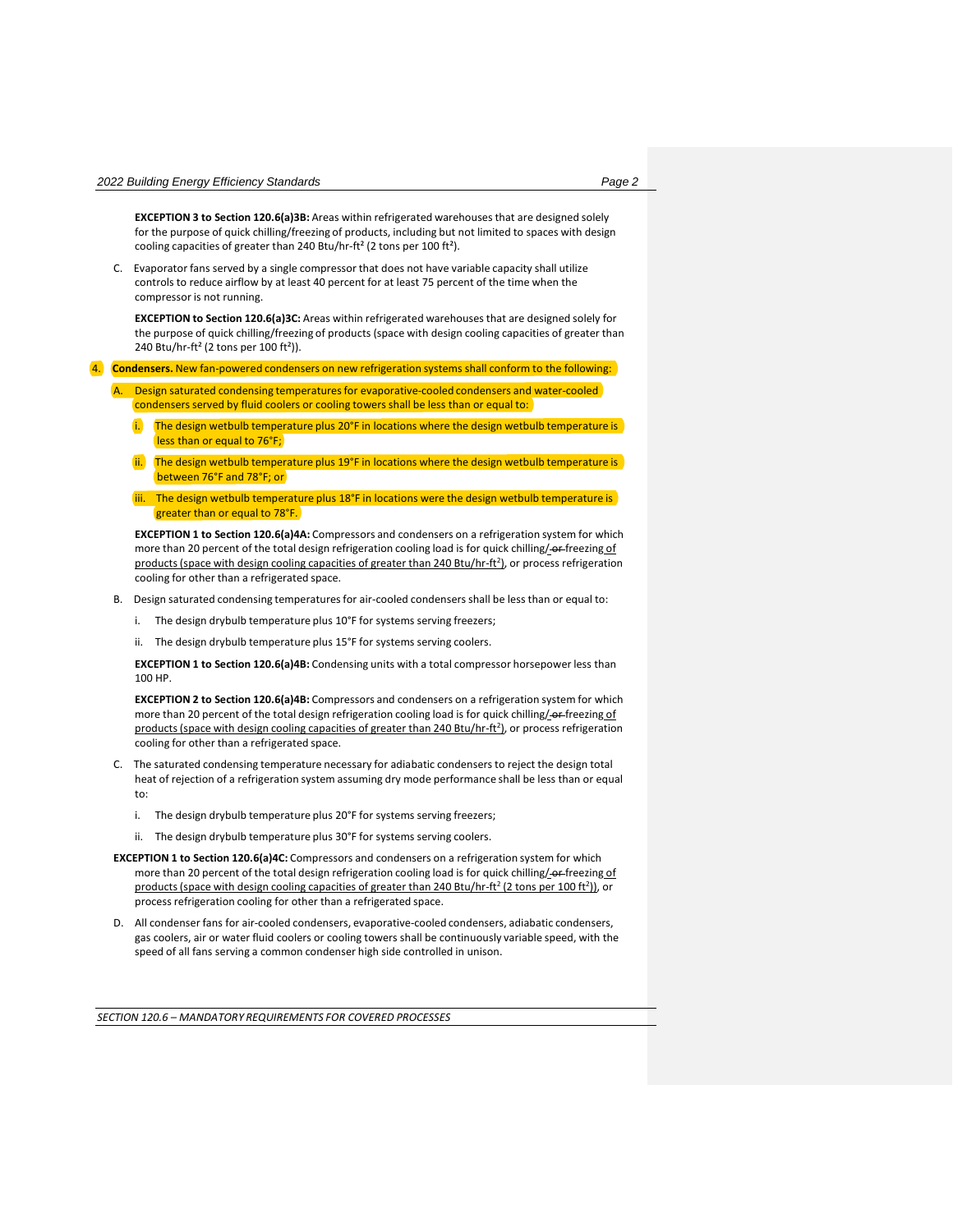- E. The minimum condensing temperature setpoint shall be less than or equal to 70°F for systems utilizing air-cooled condensers, evaporative-cooled condensers, adiabatic condensers, gas coolers, air or water-cooled fluid coolers or cooling towers for heat rejection.
- F. Condensing temperature reset. The condensing temperature set point of systems served by air-cooled condensers shall be reset in response to ambient drybulb temperature. The condensing temperature set point of systems served by evaporative-cooled condensers or water-cooled condensers (via cooling towers or fluid coolers) shall be reset in response to ambient wetbulb temperatures. The condensing temperature set point for systems served by adiabatic condensers shall be reset in response to ambient drybulb temperature while operating in dry mode.

**EXCEPTION 1 to Section 120.6(a)4F:** Condensing temperature controlstrategies approved by the Executive Director that have been demonstrated to provide at least equal energy savings.

**EXCEPTION 2 to Section 120.6(a)4F:** Systems served by adiabatic condensers in Climate Zones 1, 3, 5, 12, 14 and 16.

G. Fan-powered condensers shall meet the condenser efficiency requirementslisted in Table 120.6-B. Condenser efficiency is defined as the Total Heat of Rejection (THR) capacity divided by all electrical input power including fan power at 100 percent fan speed, and power of spray pumps for evaporative condensers.

**EXCEPTION to Section 120.6(a)4G:** Adiabatic condensers with ammonia as refrigerant.

H. Air-cooled condensers shall have a fin density no greater than 10 fins per inch.

**EXCEPTION to Section 120.6(a)4H:** Micro-channel condensers.

**EXCEPTION to Section 120.6(a)4A, 4B, 4C, 4E, 4F and 4G:** Transcritical CO<sup>2</sup> refrigeration systems shall comply with section 120.6(a)8.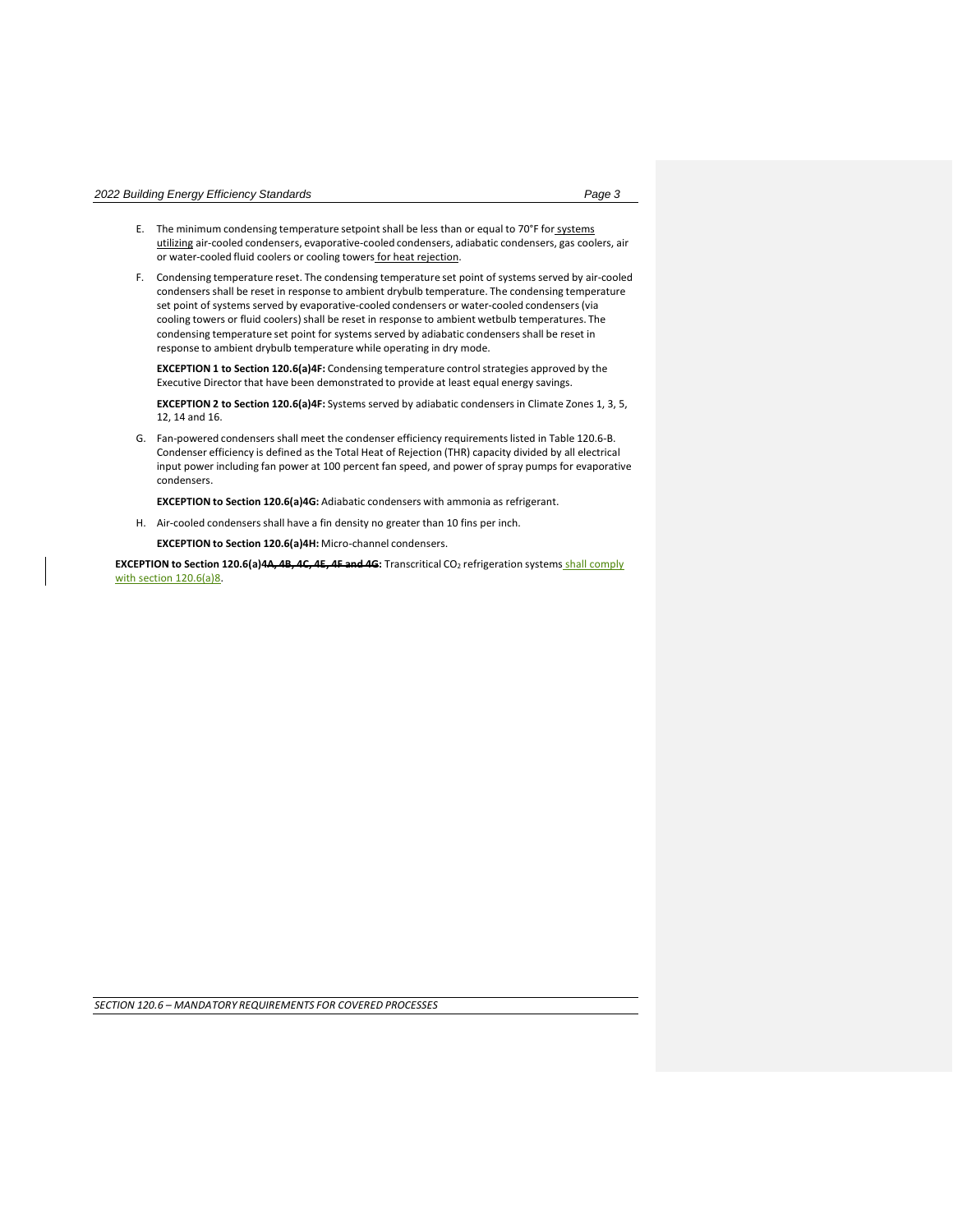# *2022 Building Energy Efficiency Standards Page 4*

## *Table 120.6-B FAN-POWERED CONDENSERS – MINIMUM EFFICIENCY REQUIREMENTS*

| <b>CONDENSER TYPE</b>                                                                            | <b>REFRIGERANT TYPE</b> | <b>MINIMUM EFFICIENCY</b> | <b>RATING CONDITION</b>                                                                               |
|--------------------------------------------------------------------------------------------------|-------------------------|---------------------------|-------------------------------------------------------------------------------------------------------|
| Outdoor Evaporative-<br>Cooled with THR Capacity ><br>8,000 MBH                                  | All                     | 350 Btuh/watt             | 100°F Saturated<br><b>Condensing Temperature</b><br>(SCT), 70°F Outdoor<br>Wetbulb Temperature        |
| Outdoor Evaporative-<br>Cooled with THR Capacity <<br>8,000 MBH and Indoor<br>Evaporative-Cooled | All                     | 160 Btuh/watt             | 100°F Saturated<br><b>Condensing Temperature</b><br>(SCT), 70°F Outdoor<br>Wetbulb Temperature        |
| Outdoor Air-Cooled                                                                               | Ammonia                 | 75 Btuh/watt              | 105°F Saturated<br><b>Condensing Temperature</b><br>(SCT), 95°F Outdoor<br>Drybulb Temperature        |
| Outdoor Air-Cooled                                                                               | Halocarbon              | 65 Btuh/watt              | 105°F Saturated<br><b>Condensing Temperature</b><br>(SCT), 95°F Outdoor<br><b>Drybulb Temperature</b> |
| <b>Adiabatic Dry Mode</b>                                                                        | Halocarbon              | 45 Btuh/watt              | 105°F Saturated<br><b>Condensing Temperature</b><br>(SCT), 95°F Outdoor<br>Drybulb Temperature        |
| Indoor Air-Cooled                                                                                | All                     | Exempt                    | Exempt                                                                                                |

5. **Compressors.** Compressorsystems utilized in refrigerated warehouses shall conform to the following:

A. Compressors serving refrigeration systems that are not transcritical CO<sub>2,</sub> shall be designed to operate at a minimum condensing temperature of 70°F or less.

 $B.$  Compressors for transcritical CO<sub>2</sub> refrigeration systems shall be designed to operate at a.

C.B. New open-drive screw compressors in new refrigeration systems with a design saturated suction temperature (SST) of 28°F or lower that discharges to the system condenser pressure shall control compressor speed in response to the refrigeration load.

**EXCEPTION 1 to Section 120.6(a)5CB:** Refrigeration plants with more than one dedicated compressor per suction group.

**EXCEPTION 2 to Section 120.6(a)5CB:** Compressors and condensers on a refrigeration system for which more than 20 percent of the total design refrigeration cooling load is for quick chilling/-or freezin<u>g of products (space with design cooling capacities of greater than 240 Btu/hr-ft<sup>2</sup> (2 tons per</u> 100 ft<sup>2</sup>)), or process refrigeration cooling for other than a refrigerated space.

- DC. New screw compressors with nominal electric motor power greater than 150 HP shall include the ability to automatically vary the compressor volume ratio (Vi) in response to operating pressures.
- 6. **Infiltration Barriers.** Passageways between freezers and higher-temperature spaces, and passageways between coolers and nonrefrigerated spaces, shall have an infiltration barrier consisting of strip curtains,

*SECTION 120.6 – MANDATORY REQUIREMENTS FOR COVERED PROCESSES*

**Commented [NJ1]:** A note should be added clarifying that this table is not applicable to CO2. That table 120.6-C should be used for CO2

**Commented [NJ2]:** A firm number like this does not work for CO2. Please see my comment at 120.6(a)8G

**Deleted:** minimum condensing temperature of 60°F or less…

**Deleted: EXCEPTION to Section 120.6(a)5B:** Compressors with a design saturated suction temperature greater than or equal to 30°F shall be designed to operate at a minimum condensing temperature of 70°F or less.…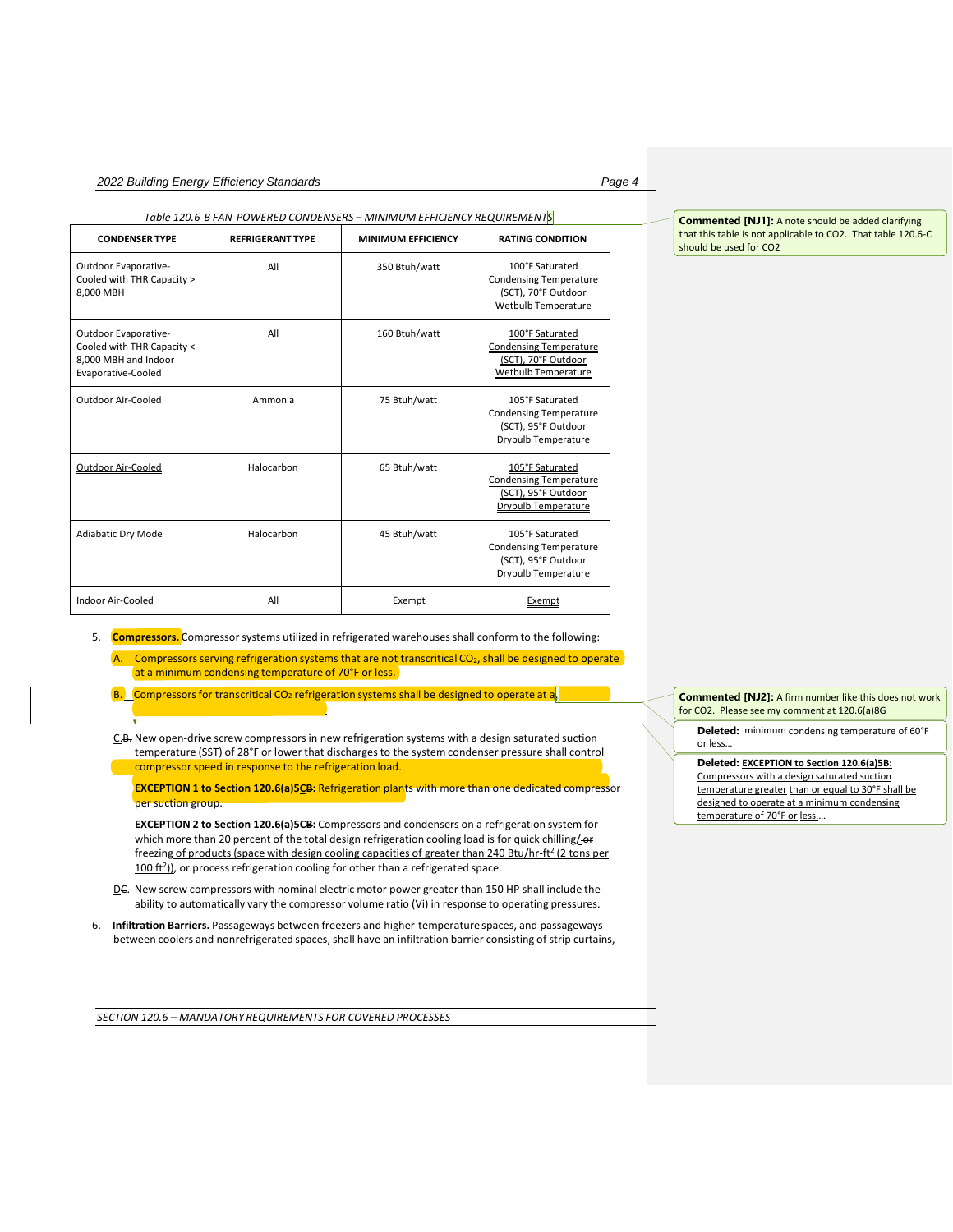an automatically-closing door, or an air curtain designed by the manufacturer for use in the passageway and temperature for which it is applied.

**EXCEPTION 1 to Section 120.6(a)6:** Openings with less than 16 square feet of opening area.

**EXCEPTION 2 to Section 120.6(a)6:** Dock doorways for trailers.

- 7. **Refrigeratedion System Warehouse Acceptance.** Before an occupancy permit is granted for a new refrigerated warehouse, or before a new refrigeration system serving a refrigerated warehouse is operated for normal use, the following equipment and systems shall be certified as meeting the Acceptance Requirementsfor Code Compliance, as specified by the Reference Nonresidential Appendix NA7. A Certificate of Acceptance shall be submitted to the enforcement agency that certifies that the equipment and systems meet the acceptance requirements:
	- A. Electric resistance underslab heating systems shall be tested in accordance with NA7.10.1.
	- B. Evaporators fan motor controls shall be tested in accordance with NA7.10.2.
	- C. Evaporative condensers shall be tested in accordance with NA7.10.3.1.
	- D. Air-cooled condensers shall be tested in accordance with NA7.10.3.2.
	- E. Adiabatic condensers shall be tested in accordance with NA7.10.3.3.
	- F. Variable speed compressors shall be tested in accordance with NA7.10.4.
	- G. Transcritical CO<sub>2</sub> refrigeration systems shall be tested in accordance with NA7.20.1
- 8. **Transcritical CO<sup>2</sup> Gas Coolers.** New fan-powered gas coolers on all new transcritical CO<sup>2</sup> refrigeration systems shall conform to the following:
	- A. Air-cooled gas coolers are prohibited in Climate Zones 9 through 15.

 EXCEPTION to Section 120.6(a)8A: Systems which include energy reducing components which cause the system to achieve the same or better energy performance as that system without the energy reducing components but with an adiabatic gas cooler operating in adiabatic cooling mode may be applied with an air-cooled gas cooler in all climate zones.

B. Design leaving gas temperature for air-cooled gas coolers shall be less than or equal to the design dry bulb temperature plus 6°R.

**EXCEPTION to Section 120.6(a)8B:** Design leaving gas temperature for air-cooled gas coolers in Climate Zone 2, 4, and 8 shall be less than or equal to the design dry bulb temperature plus 8°R.

- Design leaving gas temperature for adiabatic gas coolers necessary to reject the design total heat of rejection of a refrigeration system shall be less than or equal to the design wet bulb temperature plus 15°R during adiabatic cooling operation.
- All gas cooler fans shall be continuously variable speed. When ambient air dry bulb temperatures are above the minimum gas cooler leaving temperature (as defined in 120.6(a)8G) the speed of all fans serving a common condenser high side and a common air-side flow path through the heat exchanger shall be controlled in unison. When ambient air dry bulb temperatures are at or below the minimum gas cooler leaving temperature, the fans may be individually staged ON and OFF.
- While operating below the critical point, the gas cooler pressure shall be controlled in accordance to 120.6(a)4F.
- While operating above the critical point, the gas cooler pressure setpoint shall be reset based on ambient conditions such that the system efficiency is maximized.

The minimum saturated condensing temperature setpoint (or equivalent saturated condensing pressure setpoint) shall be no more than 5°R over the minimum condensing temperature required to produce the minimum compressor pressure differential required for proper compressor operation for systems utilizing air-cooled gas coolers, evaporative-cooled gas coolers, adiabatic gas coolers, air

*SECTION 120.6 – MANDATORY REQUIREMENTS FOR COVERED PROCESSES* or water- cooled fluid coolers or cooling towers for heat rejection.

**Commented [NJ3]:** Note: temperature differences are properly shown as degrees Rankine (°R) [or Kelvin (°K) for SI units]. If differences are shown in many places in the document as °F and an overall correction to °R is not made then it could be used here for consistency.

## **Deleted:** °F

**Deleted:** °F

**Deleted:** assuming dry mode performance

#### **Deleted:** dry

**Commented [NJ4]:** Dry operation of an adiabatic gas cooler at design conditions is not relevant as it would only occur in an emergency situation. The adiabatic gas cooler should be designed to provide leaving gas cooler temperatures of 15°R or less over the ambient wet bulb temperature. In practice the air has a wet bulb temperature as it enters the wet adiabatic pad, the air is cooled to within some amount of temperature difference from that wet bulb temperature based on the pad efficiency. That pre-cooled air then enters the heat exchanger and the gas leaving the heat exchanger will be at a temperature some amount above the pre-cooled air temperature. We believe a total of 15°R or less is achievable but the amount should be confirmed by various adiabatic gas cooler manufacturers. This temperature difference should also be determined with consideration to the information in Table 120.6-C as a close approach temperature will result in increase fan power for the same Btuh load.

# **Deleted:** °F

**Deleted:** ,

**Deleted:** with

**Deleted:** less than or equal to 60°F

**Commented [NJ5]:** A flat number like 60°F or 70°F does not work correctly for all conditions. The pressure differential at the compressor (suction pressure to discharge pressure) is what matters. It is true that for a typical food application with a +20°F Saturated Suction Temperature (SST) the 60°F would work, but that is not true at all SST's. Example: At +45°F suction temperature (A/C) the lowest acceptable condensing temperature for proper compressor operation is 76°F.

Also, it should be noted that the use of the term "intermediate" is probably incorrect here. The intermediate pressure is the pressure in the flash tank and that is only related to minimum condensing temperature when parallel compression is applied to the system and the flash tank pressure is the suction pressure of the compressor connected directly to the flash tank. For systems without parallel compression what it important is the suction pressure of the transcritical compressors which is usually the "Medium Temperature" suction group that is at the highest temperature. That MT group could be food at +20°F, but there may be an additional suction group for air conditioning or a process suction group at +45°F or higher.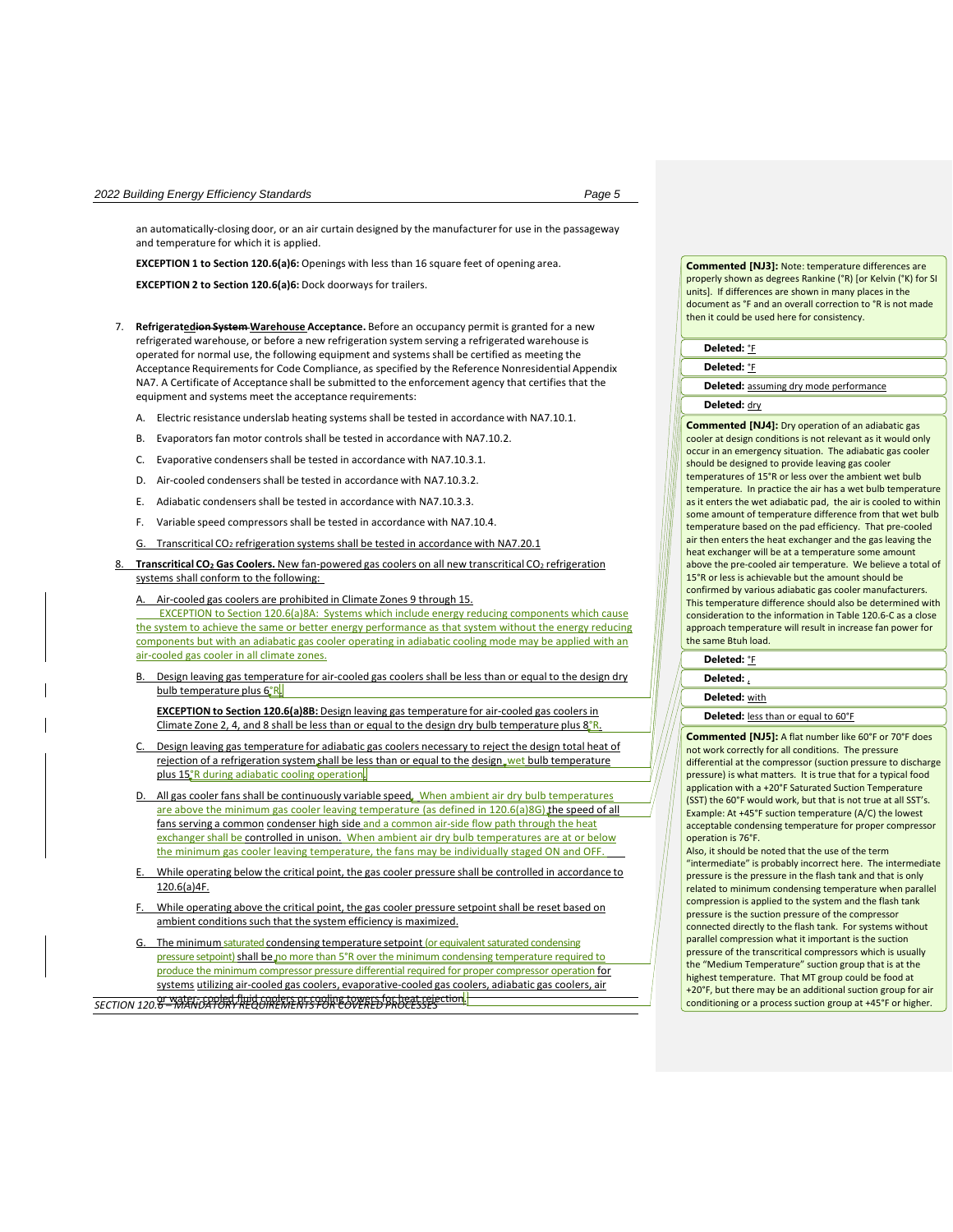| 2022 Building Energy Efficiency Standards<br>Page 6                                                                                                                                                                                                                                                                                                                                                                                              |                                                                                                                                                                                                                                                           |
|--------------------------------------------------------------------------------------------------------------------------------------------------------------------------------------------------------------------------------------------------------------------------------------------------------------------------------------------------------------------------------------------------------------------------------------------------|-----------------------------------------------------------------------------------------------------------------------------------------------------------------------------------------------------------------------------------------------------------|
| <b>EXCEPTION to Section 120.</b> 6(a)8G: For systems including heat reclaim that can benefit from<br>increased condensing pressure the minimum saturated condensing pressure can be increased during<br>heat reclaim.<br>H. Fan-powered gas coolers shall meet the gas cooler efficiency requirements listed in Table 120.6-C. Gas<br>cooler efficiency is defined as the Total Heat of Rejection (THR) capacity divided by all electrical input | Deleted: EXCEPTION to Section 120.6(a)8G:<br>Transcritical CO2 refrigeration systems with a design<br>intermediate saturated suction temperature greater<br>than or equal to 30°F shall have a minimum condensing<br>temperature setpoint of 70°F or less |
| power (fan power at 100 percent fan speed).                                                                                                                                                                                                                                                                                                                                                                                                      | <b>Commented [NJ6]:</b> See comments at table 120.6-C                                                                                                                                                                                                     |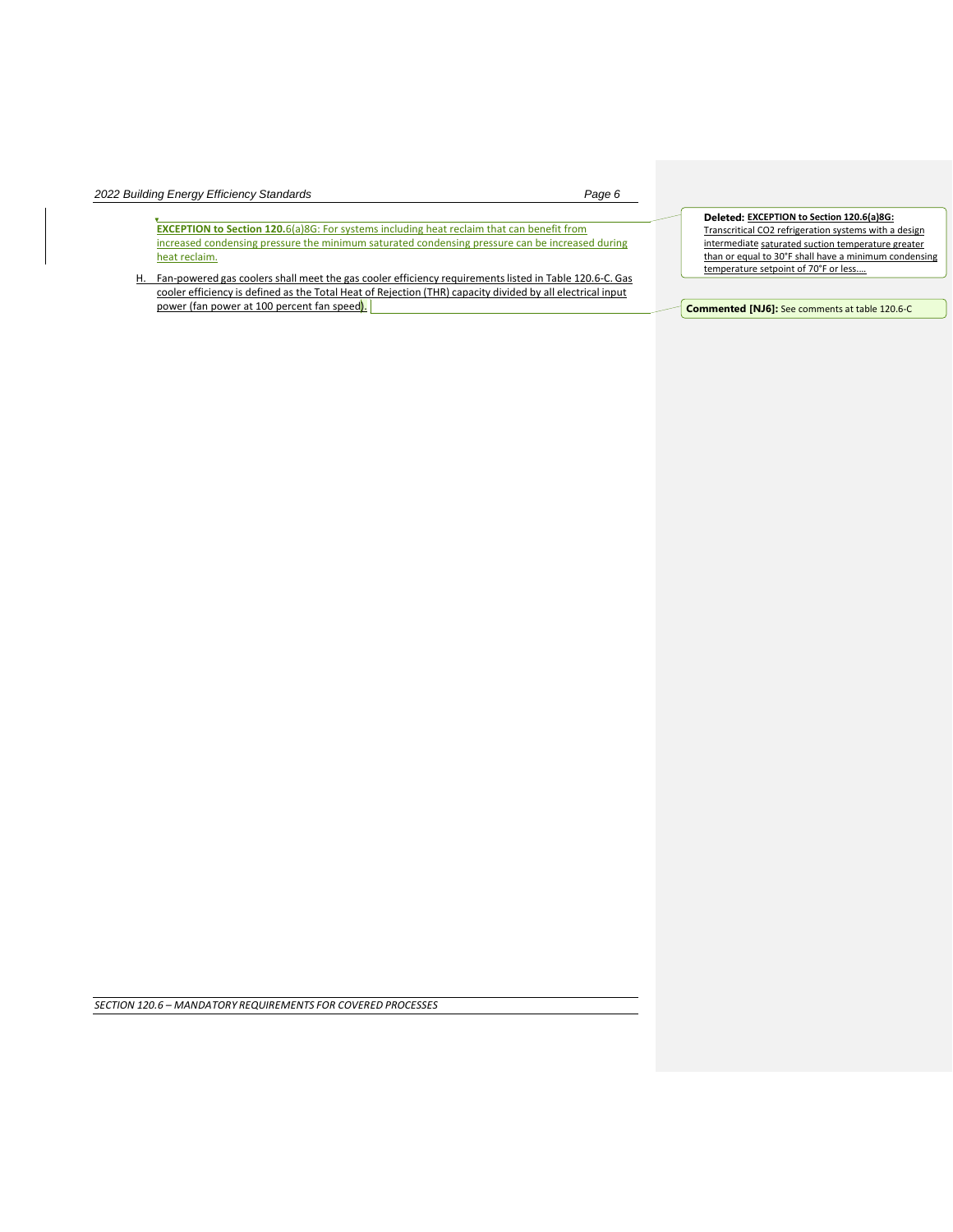*Table 120.6-C TRANSCRITICAL CO2 FAN-POWERED GAS COOLERS – MINIMUM EFFICIENCY REQUIREMENTS*

| <b>CONDENSER TYPE</b> | <b>REFRIGERANT TYPE</b>       | <b>MINIMUM EFFICIENCY</b> | <b>RATING CONDITION</b>            |  |
|-----------------------|-------------------------------|---------------------------|------------------------------------|--|
| Outdoor Air-Cooled    | Transcritical CO <sub>2</sub> | 160 Btuh/watt             | 1400 psig, 100°F Outlet Gas        |  |
|                       |                               |                           | Temperature, 90°F Outdoor          |  |
|                       |                               |                           | Dry bulb Temperature               |  |
| Adiabatic Dry Mode    | Transcritical CO <sub>2</sub> | 90 Btuh/watt              | $\Box$ 1400 psig, 100°F Outlet Gas |  |
|                       |                               |                           | Temperature, 90°F Outdoor          |  |
|                       |                               |                           | Dry bulb Temperature               |  |

**9. Automatic Door Closers.** Doors designed for the passage of people that are between freezers and highertemperature spaces, or between coolers and nonrefrigerated spaces, shall have automatic door closers.

# (b) **Mandatory Requirementsfor Commercial Refrigeration.**

Retail food stores or beverage stores with 8,000 square feet or more of conditioned floor area, and that utilize either refrigerated display cases, or walk-in coolers or freezers, shall meet all applicable State and federal appliance and equipment standards consistent with Section 110.0 and 110.1 or, for equipment not subject to such standards, the requirements of Subsections 1 through 4.

1. Remote **Condensers serving refrigeration systems.** Fan-powered condensers shall conform to the following requirements:

- A. All condenser fans for air-cooled condensers, evaporative-cooled condensers, adiabatic condensers, gas coolers, air- or water-cooled fluid coolers or cooling towers shall be continuously variable speed, with the speed of all fans serving a common condenser high side controlled in unison. Also, provisions may allow for the independent staging ON and OFF of individual fans within the unit when ambient conditions and load requirements deem necessary.
- B. The refrigeration system condenser controls for systems with air-cooled condensers shall use variablesetpoint control logic to reset the condensing temperature setpoint in response to ambient drybulb temperature.
- C. The refrigeration system condenser controls for systems with evaporative-cooled condensers shall use variable-setpoint control logic to reset the condensing temperature setpoint in response to ambient wetbulb temperature.
- D. The refrigeration system condenser controls for systems with adiabatic condensersshall use variable setpoint control logic to reset the condensing temperature setpoint in response to ambient drybulb temperature while operating in dry mode.

**EXCEPTION 1 to Section 120.6(b)1B, C and D:** Condensing temperature control strategies approved by the executive director that have been demonstrated to provide equal energy savings.

**EXCEPTION 2 to Section 120.6(b)1D:** Systems served by adiabatic condensers in Climate Zone 16.

- E. The saturated condensing temperature necessary for adiabatic condensers to reject the design total heat of rejection of a refrigeration system assuming dry mode performance shall be less than or equal to:
	- i. The design drybulb temperature plus 20°F for systems serving freezers;
	- ii. The design drybulb temperature plus 30°F for systems serving coolers.
- F. The minimum condensing temperature setpointshall be less than or equal to 70°F.
- G. Fan-powered condensers shall meet the specific efficiency requirements listed in Table 120.6-DC.

*SECTION 120.6 – MANDATORY REQUIREMENTS FOR COVERED PROCESSES*

**Commented [NJ7]:** The rating conditions presented here must be reviewed and commented on by dry type air-cooled gas cooler manufacturers and adiabatic gas cooler manufacturers. The ability of these devices to meet these requirements is unknown to us.

**Commented [NJ8]:** Rating an adiabatic gas cooler during dry mode operation is unrelated to actual operation and could be a very significant cost driver for the selection of this equipment. They will only operate without water in an emergency and at some ambient conditions the system will not operate without water. Perhaps this minimum efficiency should be XX Btuh/watt at 1400psig, 100°F Outlet Gas Temperature, 80°F wet bulb

# **Deleted:** 1100

**Commented [NJ9]:** The pressure in an adiabatic gas cooler which is operating without water, "Dry Mode" will be controlled to the same pressure an air-cooled gas cooler is controlled to so for the same leaving gas cooler temperature the controlled to pressure is the same.

**Commented [NJ10]:** A note should be added stating this section and Table 120.6-D are not applicable to transcritical CO2 and to use 120.6(b)5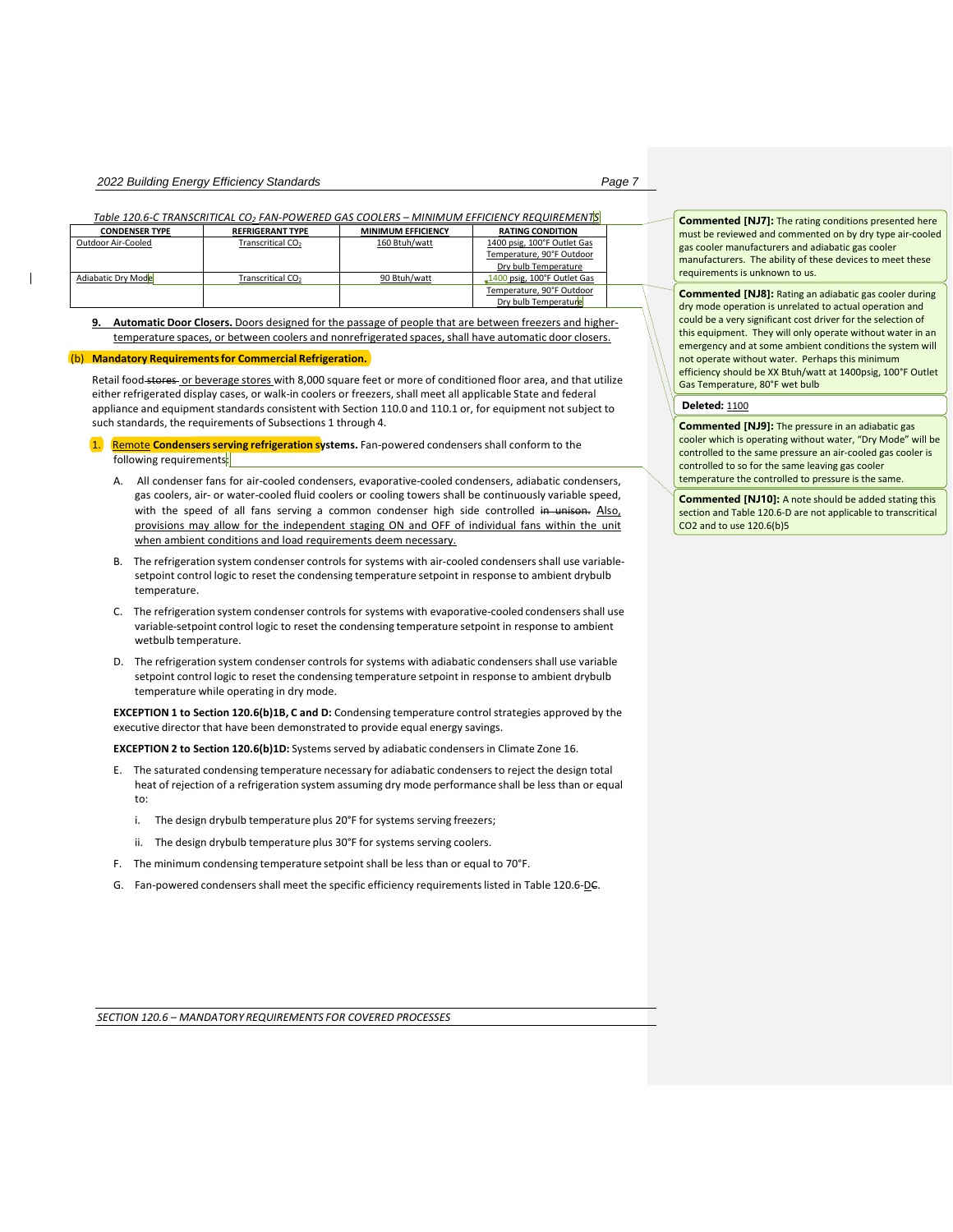*Table 120.6-DC FAN-POWERED CONDENSERS –SPECIFIC EFFICIENCY REQUIREMENTS*

| <b>CONDENSER TYPE</b> | <b>MINIMUM SPECIFIC EFFICIENCY<sup>a</sup></b> | <b>RATING CONDITION</b>                                                            |
|-----------------------|------------------------------------------------|------------------------------------------------------------------------------------|
| Evaporative-Cooled    | 160 Btuh/watt                                  | 100°F Saturated Condensing Temperature (SCT),<br>70°F Entering Wetbulb Temperature |
| Air-Cooled            | 65 Btuh/watt                                   | 105°F Saturated Condensing Temperature (SCT),<br>95°F Entering Drybulb Temperature |
| Adiabatic Dry Mode    | 45 Btu/watt (halocarbon)                       | 105°F Saturated Condensing Temperature (SCT),<br>95°F Entering Drybulb Temperature |
|                       |                                                |                                                                                    |

<sup>a</sup>See Section 100.1 for definition of condenser specific efficiency.

aSee Section 100.1 for definition of condenser specific efficiency.

**EXCEPTION 1 to Section 120.6(b)1G:** Condensers with a Total Heat Rejection capacity of less than 150,000 Btuh at the specific efficiency rating condition.

**EXCEPTION 2 to Section 120.6(b)1G:** Stores located in Climate Zone 1.

**EXCEPTION 3 to Section 120.6(b)1G:** Existing condensers that are reused for an addition or alteration.

H. Air-cooled condensers shall have a fin density no greater than 10 fins per inch.

**EXCEPTION 1 to Section 120.6(b)1H:** Microchannel condensers.

**EXCEPTION 2 to Section 120.6(b)1H:** Existing condensers that are reused for an addition or alteration.

**EXCEPTION to Section 120.6(b)1B, 1C, 1D, 1E, 1F, 1G:** Transcritical CO<sup>2</sup> refrigeration systems.

**EXCEPTION to Section 120.6(b)1:** New condensers replacing existing condensers when the attached compressorsystem Total Heat of Rejection does not increase and less than 25 percent of both the attached compressors and the attached display cases are new.

2. **Compressor Systems.** Refrigeration compressorsystems and condensing units shall conform to the following requirements:

A. Compressors and multiple-compressorsuction groups shall include control systems that use floating suction pressure logic to reset the target saturated suction temperature based on the temperature requirements of the attached refrigeration display cases or walk-ins.

**EXCEPTION 1 to Section 120.6(b)2A:** Single compressorsystems that do not have continuously variable capacity capability.

**EXCEPTION 2 to Section 120.6(b)2A:** Suction groups that have a design saturated suction temperature of 30°F or higher, or suction groups that comprise the high stage of a two-stage or cascade system or that primarily serve chillers for secondary cooling fluids.

B. Liquid subcooling shall be provided for all low temperature compressor systems with a design cooling capacity equal or greater than 100,000 Btu/hr with a design saturated suction temperature of -10°F or lower, with the subcooled liquid temperature maintained continuously at 50°F or less at the exit of the subcooler, using compressor economizer port(s) or a separate medium or high temperature suction group operating at a saturated suction temperature of 18°F or higher.

**EXCEPTION 1 to Section 120.6(b)2B:** Low temperature cascade systems that condense into another refrigeration system rather than condensing to ambient temperature.

**EXCEPTION 2 to Section 120**.**6(b)2B:** Transcritical CO<sup>2</sup> refrigeration systems.

C. Compressors for transcritical CO<sub>2</sub> refrigeration systems shall be designed to operate at a minimum condensing temperature of 60°F or less.

*SECTION 120.6 – MANDATORY REQUIREMENTS FOR COVERED PROCESSES*

**Commented [NJ11]:** Not applicable to transcritical CO2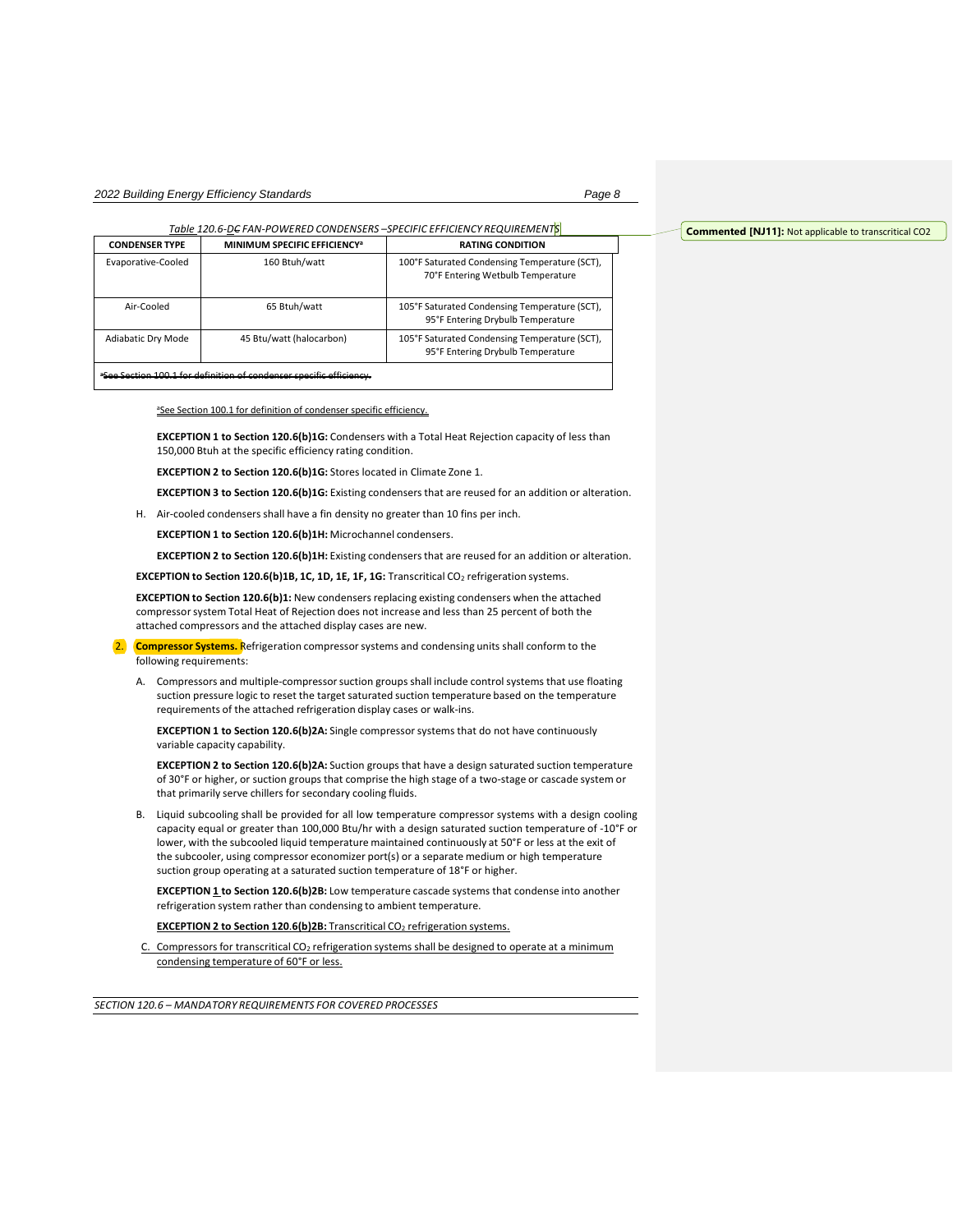**EXCEPTION to Section 120.6(b)2C:** Compressors with a design saturated suction temperature greater than or equal to 30°F shall be designed to operate at a minimum condensing temperature of 70°F or less.

**EXCEPTION to Section 120.6(b)2:** Existing compressorsystems that are reused for an addition or alteration.

- 3. **Refrigerated Display Cases.** Lighting in refrigerated display cases, and lights on glass doors installed on walk-in coolers and freezers shall be controlled by one of the following:
	- A. Automatic time switch controls to turn off lights during nonbusiness hours. Timed overrides for any line-up or walk-in case may only be used to turn the lights on for up to one hour. Manual overrides shall time-out automatically to turn the lights off after one hour.
	- B. Motion sensor controls on each case that reduce display case lighting power by at least 50 percent within 30 minutes after the area near the case is vacated.

## 4. **Refrigeration Heat Recovery.**

A. HVAC systems shall utilize heat recovery from refrigeration system(s) for space heating, using no less than 25 percent of the sum of the design Total Heat of Rejection of all refrigeration systems that have individual Total Heat of Rejection values of 150,000 Btu/h or greater at design conditions.

**EXCEPTION 1 to Section 120.6(b)4A:** Stores located in Climate Zone 15.

**EXCEPTION 2 to Section 120.6(b)4A:** HVAC systems or refrigeration systems that are reused for an addition or alteration.

**EXCEPTION 3 to Section 120.6(b)4A:** Stores where the design Total Heat of Rejection of all refrigeration systems is less than or equal to 500,000 Btu/h.

- B. The increase in hydrofluorocarbon refrigerant charge associated with refrigeration heat recovery equipment and piping shall be no greater than 0.35 lbs per 1,000 Btu/h of heat recovery heating capacity.
- 5. **Transcritical CO<sup>2</sup> Gas Coolers**. New fan-powered gas coolers on all new transcritical CO<sup>2</sup> refrigeration systems shall conform to the following:

Air-cooled gas coolers are prohibited in Climate Zones 10 through 15.

- B. Design leaving gas temperature for air-cooled gas coolers shall be less than or equal to the design dry bulb temperature plus 6°F.
- Design leaving gas temperature for adiabatic gas coolers necessary to reject the design total heat of rejection of a refrigeration system assuming dry mode performance shall be less than or equal to the design dry bulb temperature plus 15°F.
- All gas cooler fans shall be continuously variable speed, with the speed of all fans serving a common condenser high side controlled in unison.
- While operating below the critical point, the gas cooler pressure shall be controlled in accordance to 120.6(b)1A.
- While operating above the critical point, the gas cooler pressure setpoint shall be reset based on ambient conditions such that the system efficiency is maximized.
- The minimum condensing temperature setpoint shall be less than or equal to 60°F for air-cooled gas coolers, evaporative-cooled gas coolers, adiabatic gas coolers, air or water-cooled fluid coolers or cooling towers.

**EXCEPTION** to Section 120.6(b)5G: Transcritical CO<sub>2</sub> refrigeration systems with a design intermediate saturated suction temperature greater than or equal to 30°F shall have a minimum condensing temperature setpoint of 70°F or less.

*SECTION 120.6 – MANDATORY REQUIREMENTS FOR COVERED PROCESSES*

**Commented [NJ12]:** See comments in CO2 section above at section 120.8(a)8 for this entire section